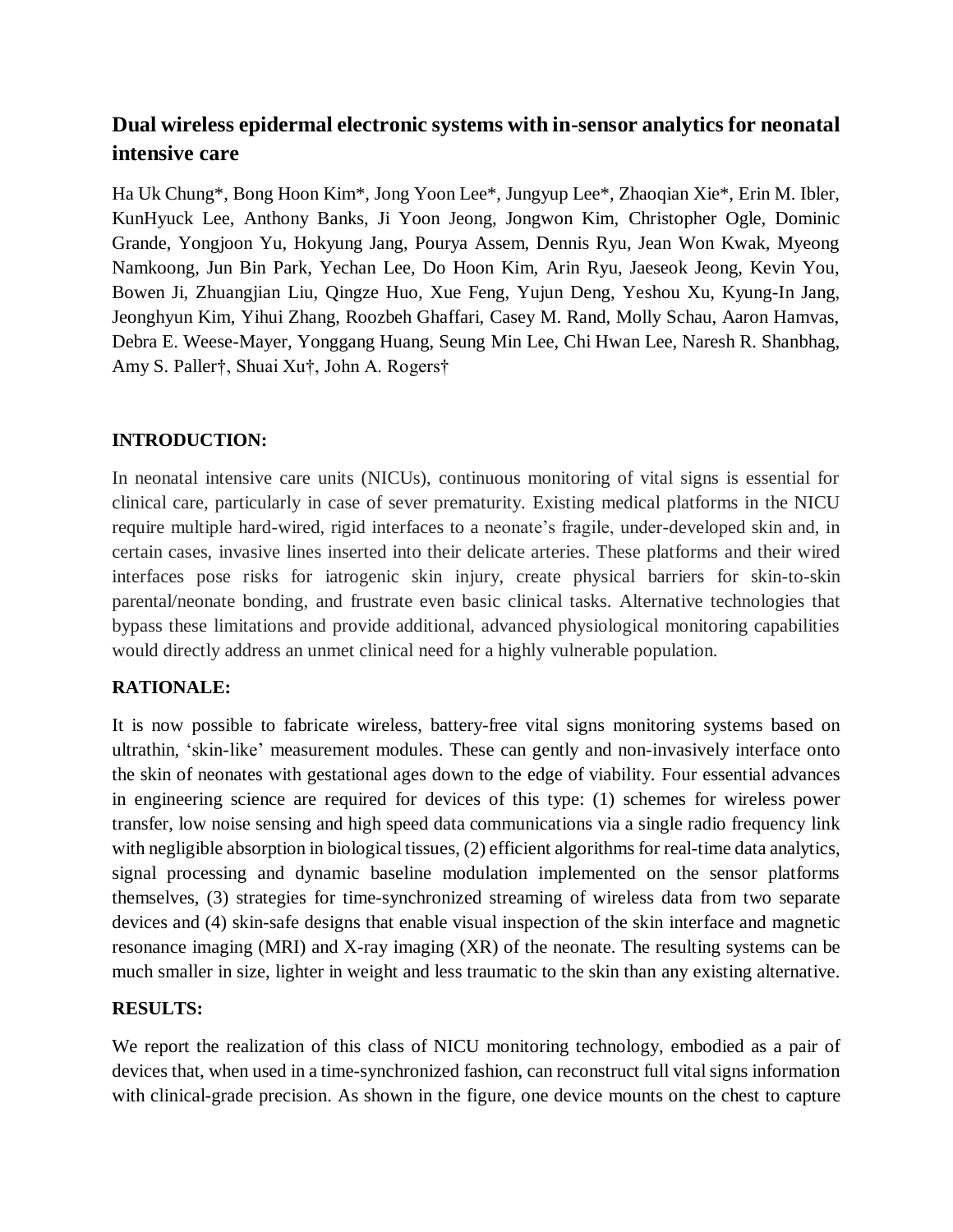electrocardiograms (ECGs); the other rests on the base of the foot to simultaneously record photoplethysmograms (PPGs). This bi-nodal system captures and continuously transmits ECG, PPG and skin temperature (from each device) data, to yield heart rate, heart rate variability, respiration rate, blood oxygenation and pulse arrival time, as a surrogate of systolic blood pressure. Successful tests on neonates with gestational ages ranging from 28 weeks to full term demonstrate the full range of functions in two Level III NICUs.

The absence of wires, together with the thin, lightweight, low modulus characteristics of these devices allow for interfaces to the skin mediated only by weak van der Waals forces, with magnitudes that are nearly ten times smaller than those associated with adhesives used for conventional hardware in the NICU. This reduction greatly lowers the potential for iatrogenic injuries.

# **CONCLUSION:**

The collection of advances outlined here serves as the basis for a wireless, skin-like technology that not only reproduces capabilities currently provided by invasive, wired systems as the standard of care, but also offers multi-point sensing of temperature and continuous tracking of blood pressure, all with significantly safer device-skin interfaces and compatibility with medical imaging. By eliminating wired interfaces, these platforms also facilitate therapeutic skin-to-skin contact between neonates and parents, which is known to stabilize vital signs, reduce morbidity and promote parental bonding. Beyond use in advanced hospital settings, these systems also offer cost-effective capabilities with potential relevance to global health.

**Wireless, skin-like systems for vital signs monitoring in neonatal intensive care.** (**A**) Images and finite element modeling results for ECG and PPG devices bent around glass cylinders. (**B**) A neonate with an ECG device on the chest. (**C** and **D**) A mother holding her infant with a PPG device on the foot and an ECG device on the chest **(C)** and on the back **(D)**.

\*These authors contributed equally to this work.

†Corresponding authors. E-mail: apaller@northwestern.edu (A.S.P); stevexu@northwestern.edu (S.X.); jrogers@northwestern.edu (J.A.R.)